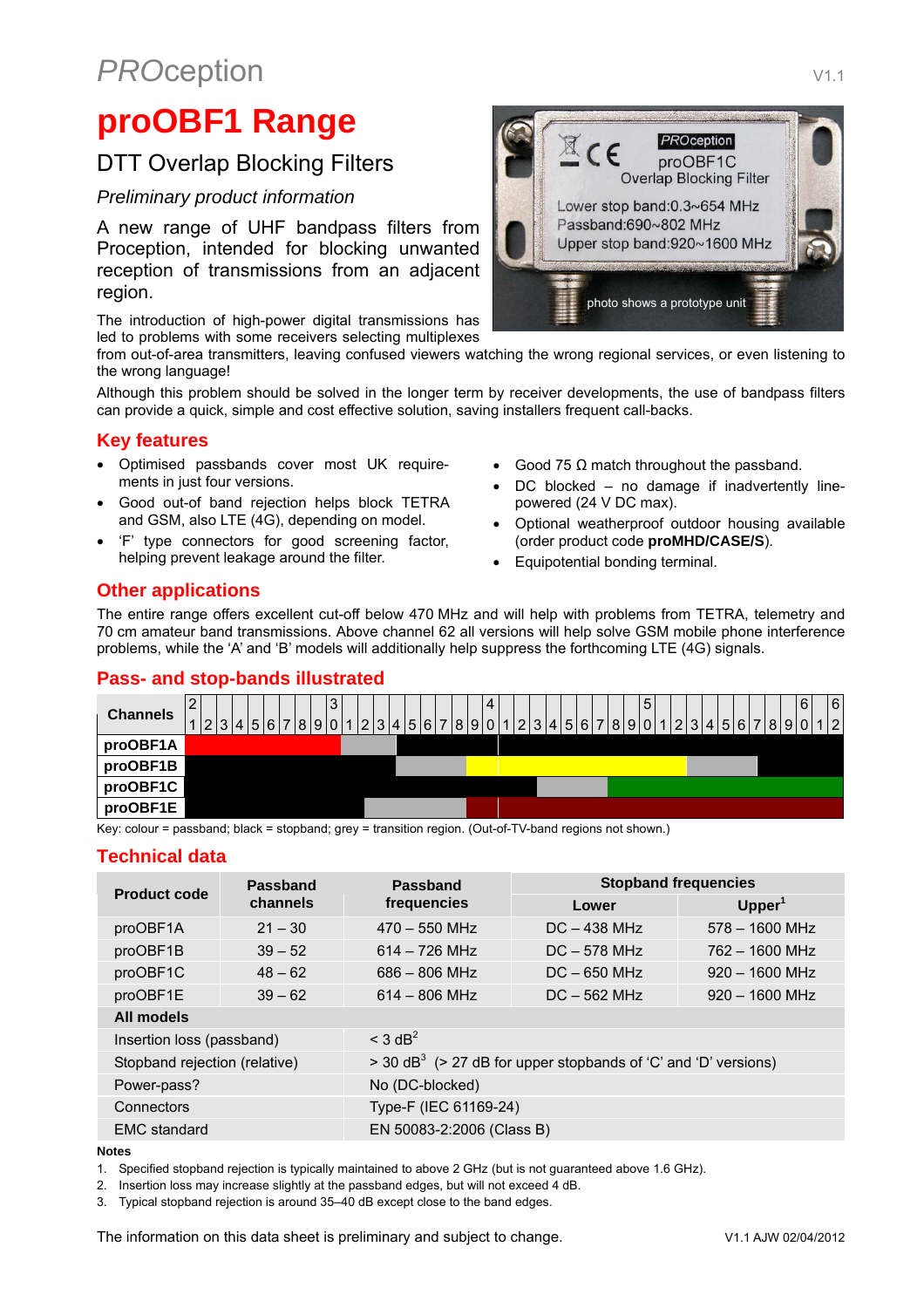### **Overlap Filter Applications**

Transmitter Database (AJW): Revision 2.0

**Important note:** this table lists main transmitter sites for which all multplexes fit within the passband of a particular filter type. It is the users's responsibility to check that potential unwanted transmissions wil be rejected by the filter.

|                                                | <b>PSB</b>     |                |                | <b>PSB Channels</b> |                | <b>COM Channels</b> |                | <b>Ch Range</b> |          |        |
|------------------------------------------------|----------------|----------------|----------------|---------------------|----------------|---------------------|----------------|-----------------|----------|--------|
| <b>Site Name</b>                               | <b>ERP</b>     | P <sub>1</sub> | P <sub>2</sub> | P <sub>3</sub>      | C <sub>1</sub> | C <sub>2</sub>      | C <sub>3</sub> |                 | Low High | Pol'n  |
| Overlap Filter 'A' (Channels 21-30 - 25 sites) |                |                |                |                     |                |                     |                |                 |          |        |
| Aberdare                                       | 0.1            | 24             | 21             | 27                  | 25             | 22                  | 28             | 21              | 28       | $\vee$ |
| Blaenplwyf                                     | 40             | 27             | 24             | 21                  | 25             | 22                  | 28             | 21              | 28       | H      |
| <b>Bressay</b>                                 | $\overline{2}$ | 28             | 25             | 22                  | 27             | 24                  | 21             | 21              | 28       | V      |
| <b>Brougher Mountain</b>                       | 20             | 28             | 22             | 25                  | 21             | 24                  | 27             | 21              | 28       | H      |
| <b>Caldbeck</b>                                | 100            | 25             | 28             | 30                  | 23             | 26                  | 29             | 23              | 30       | H      |
| Caldbeck (Scottish)                            | 50/100         | 27             | 24             | 22                  | ####           | ####                | ####           | 22              | 27       | Н      |
| Caradon Hill                                   | 100            | 28             | 25             | 22                  | 21             | 24                  | 27             | 21              | 28       | H      |
| <b>Crystal Palace</b>                          | 200            | 23             | 26             | 30                  | 25             | 22                  | 28             | 22              | 30       | H      |
| Darvel                                         | 20             | 22             | 25             | 28                  | 23             | 26                  | 29             | 22              | 29       | H      |
| <b>Divis</b>                                   | 100            | 27             | 21             | 24                  | 23             | 26                  | 29             | 21              | 29       | H      |
| <b>Durris</b>                                  | 100            | 28             | 25             | 22                  | 23             | 26                  | 29             | 22              | 29       | H      |
| Eitshal                                        | 20             | 26             | 23             | 29                  | 25             | 22                  | 28             | 22              | 29       | H      |
| Fenham                                         | 0.4            | 27             | 24             | 21                  | 25             | 22                  | 28             | 21              | 28       | V      |
| Fenton                                         | $\overline{2}$ | 24             | 27             | 21                  | 25             | 22                  | 28             | 21              | 28       | V      |
| Hastings                                       | 1              | 25             | 28             | 22                  | 23             | 26                  | 30             | 22              | 30       | V      |
| <b>Kilvey Hill</b>                             | $\overline{2}$ | 23             | 26             | 29                  | 25             | 22                  | 28             | 22              | 29       | V      |
| Lancaster                                      | $\overline{2}$ | 27             | 24             | 21                  | 25             | 28                  | 22             | 21              | 28       | V      |
| <b>Pendle Forest</b>                           | 0.1            | 28             | 25             | 22                  | 27             | 21                  | 24             | 21              | 28       | V      |
| Pontypool                                      | 0.05           | 23             | 26             | 29                  | 25             | 22                  | 28             | 22              | 29       | V      |
| Ridge Hill                                     | 20             | 28             | 25             | 22                  | 21             | 24                  | 27             | 21              | 28       | H      |
| Ridge Hill West                                | 20             | ####           | 29             | ####                | ####           | ####                | ####           | 29              | 29       | Н      |
| Rowridge                                       | 200            | 24             | 27             | 21                  | 25             | 22                  | 28             | 21              | 28       | H&V    |
| Skriaig                                        | 0.32           | 27             | 24             | 21                  | ####           | ####                | ####           | 21              | 27       | V      |
| Stockland Hill                                 | 50             | 26             | 23             | 29                  | 25             | 22                  | 28             | 22              | 29       | H      |
| Storeton                                       | 0.56           | 28             | 25             | 22                  | 23             | 26                  | 29             | 22              | 29       | V      |
| Torosay                                        | 4              | 28             | 25             | 22                  | 23             | 26                  | 29             | 22              | 29       | V      |
| Overlap Filter 'B' (Channels 39-52 - 17 sites) |                |                |                |                     |                |                     |                |                 |          |        |
| <b>Black Hill</b>                              | 100            | 46             | 43             | 40                  | 41             | 44                  | 47             | 40              | 47       | Н      |
| <b>Bristol Ilchester Crescent</b>              | 0.2            | 41             | 44             | 47                  | 42             | 45                  | 49             | 41              | 49       | V      |
| Chatton                                        | 20             | 45             | 42             | 39                  | 41             | 44                  | 47             | 39              | 47       | Н      |
| <b>Emley Moor</b>                              | 174            | 47             | 44             | 41                  | 51             | 52                  | 48             | 41              | 52       | H      |
| <b>Fremont Point</b>                           | 3.2            | 44             | 41             | 47                  | ####           | ####                | ####           | 41              | 47       | H      |
| Guildford                                      | $\overline{2}$ | 43             | 46             | 40                  | 48             | 52                  | 49             | 40              | 52       | $\vee$ |
| Hannington                                     | 50             | 45             | 42             | 39                  | 41             | 44                  | 47             | 39              | 47       | Н      |
| Heathfield                                     | 20             | 52             | 49             | 47                  | 42             | 44                  | 41             | 41              | 52       | н      |
| Keelylang Hill                                 | 20             | 46             | 43             | 50                  | 42             | 45                  | 49             | 42              | 50       | Н      |
| Moel y Parc                                    | 20             | 45             | 49             | 42                  | 51             | 52                  | 48             | 42              | 52       | Н      |
|                                                |                |                |                |                     |                |                     |                |                 |          | Н      |
|                                                |                |                |                |                     |                |                     |                |                 |          |        |
| Preseli                                        | 20             | 43             | 46             | 50                  | 42             | 45                  | 49             | 42              | 50       |        |
| Redruth                                        | 20             | 44             | 41             | 47                  | 48             | 52                  | 51             | 41              | 52       | Н      |
| Rosemarkie                                     | 20             | 45             | 49             | 42                  | 43             | 46                  | 50             | 42              | 50       | Н      |
| Saddleworth                                    | 0.4            | 45             | 49             | 42                  | 51             | 52                  | 48             | 42              | 52       | V      |
| <b>Sutton Coldfield</b>                        | 200            | 43             | 46             | 40                  | 42             | 45                  | 39             | 39              | 46       | Н      |
| <b>Tunbridge Wells</b>                         | 4              | 52             | 49             | 47                  | 42             | 44                  | 41             | 41              | 52       | V      |
| Wenvoe                                         | 100            | 41             | 44             | 47                  | 42             | 45                  | 49             | 41              | 49       | Н      |
| Overlap Filter 'C' (Channels 48-62 - 20 sites) |                |                |                |                     |                |                     |                |                 |          |        |
| Angus                                          | 20             | 60             | 53             | 57                  | 54             | 58                  | 61             | 53              | 61       | Н      |
| <b>Brierley Hill</b>                           | $\overline{2}$ | 60             | 57             | 53                  | 50             | 59                  | 55             | 50              | 60       | V      |
| Carmel                                         | 20             | 60             | 53             | 57                  | 54             | 58                  | 61             | 53              | 61       | Н      |
| Douglas                                        | 1              | 53             | 60             | 57                  | ####           | ####                | ####           | 53              | 60       | V      |
| <b>Dover</b><br><b>Huntshaw Cross</b>          | 80<br>20       | 50<br>62       | 53<br>59       | 51<br>55            | 55<br>48       | 59<br>52            | 62<br>56       | 50<br>48        | 62<br>62 | Η<br>Н |